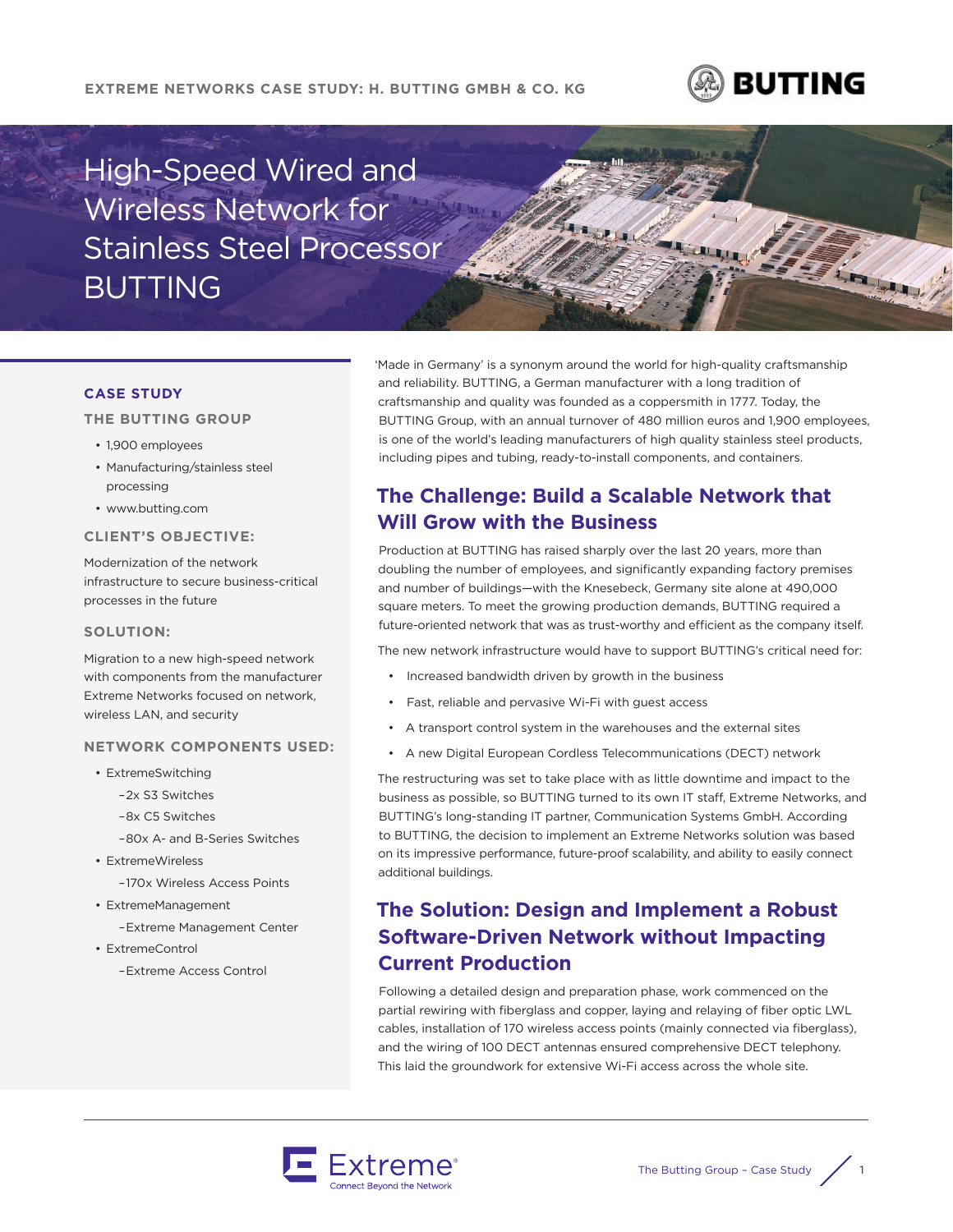

Wiring for the new 10-gigabit backbone was implemented using a completely redesigned core with two high-end switches from the ExtremeSwitching S-Series. This high-end switching platform offers switching, routing and security functions for all areas of application in the LAN, from the data center and core to access. With two core switches in a distributed architecture, as well as a high level of scalability with a backplane capacity of over six terabit/s and a throughput of 80/160 Gbit/s per slot, the S-Series is a future-proof solution for BUTTING. The two modular core components in the two data centers were combined into one logical unit using Virtual Switch Bonding (VSB). Each device initially features 16-port 10GBit/s SFP+ and 48-port 10/100/1000TX. Expansions are possible using two free module slots and the systems are prepared for future bandwidth increases in the range 40/100GBit/s.

A distribution level was introduced to connect the access areas. Two 24-port SFP switches each in the network nodes of both data centers and in two further central network nodes were installed. These were linked into a logical unit using stacking and connected to both core components via 2\*10GBit/s. The A- and B-Series switching systems in the access areas were connected via 2\*1Gbit/s to the nearest distribution switch.

All links can be used actively via the link aggregation protocol and the use of VSB for the core components. Redundant connections were created, and no protocols, such as the Spanning Tree, are required. The hardware in the core and in the distribution also features a redundant design to act as a safeguard.

To connect the LWL network cards in the PCs to the machine control systems in the production area, ExtremeSwitching A-Series switches with 24-port LWL connections are used in the distribution levels, while in the office areas ExtremeSwitching B-Series switches were installed with Power over Ethernet (PoE) support for IP telephony.

For the ExtremeWireless solution, two Extreme Networks controllers are used. Each of the two controllers can manage up to 250 access points and – in the event of failure – take on the access points of the failed controller. Both controllers can be used actively and thus the installed access points can be distributed between the controllers. Especially with regard to the transport control system, this also produces a maximum redundancy for the Wi-Fi area.

To ensure the utmost security requirements and define rules for the access of individual devices, guest access to the Wi-Fi was implemented  $-$  just like the internal access by the employees — through the Extreme Access Control software solution. Guests obtain temporary access to the Wi-Fi through a voucher portal. For external service providers, separate VLAN networks were introduced in combination with SafeNet tokens for authentication. As a further security measure, the existing firewall was replaced by a more powerful, redundant version.

The central management was implemented with the aid of the end-to-end network management software, called Extreme Management Center, enabling networks to be administered and monitored more efficiently and effectively. A characteristic feature of Extreme Management Center is the granularity that enables the IT to look behind ports and VLANs through to individual users, applications and protocols – regardless of how many movements or changes are made in the network environment.

The implementation phase was completed in just about seven months. To prevent production operations from being put at risk, the old and the new networks were linked up and used in parallel during the migration for a transitional period.



## **The Business Outcome: A Modern and Secure Network that Operates at the Speed of Business**

With the network technology from Extreme Networks, BUTTING now enjoys a modern, secure, and highly available network enabling the following results:

- Fast and efficient communications between buildings. BUTTING now enjoys extensive Wi-Fi connectivity across it manufacturing sites capable of supporting current and future bandwidth needs in the range 40/100GBit/s.
- Increased transparency, security, control and compliance of the entire network. BUTTING's IT staff's use of Extreme Networks Management Center provides them with a